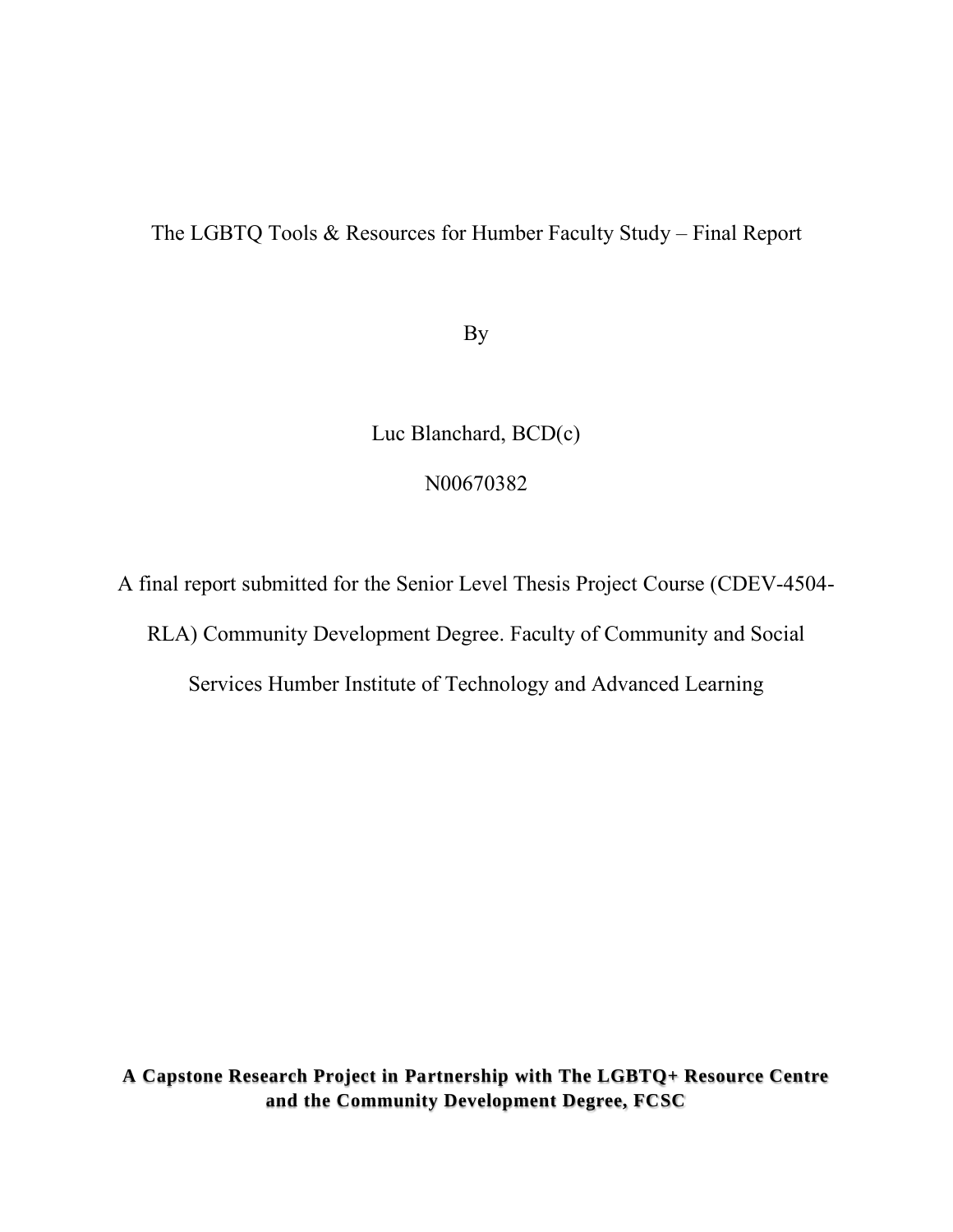# Table of Contents

- 1 Abstract<br>2 Acknowle
- 2 Acknowledgements<br>3 Introduction
- 3 Introduction<br>4 Research Cor
- 4 Research Context<br>5 Project Focus
- Project Focus
- 6 Situating the Research Team<br>
7 Research Questions
- 7 Research Questions<br>8 Literature Review
- 8 Literature Review<br>9 Project Design
- Project Design
- 10 Ethical Considerations<br>11 Key Findings
- 11 Key Findings<br>12 Contributions
- 12 Contributions of Research<br>13 Limitations of Research
- Limitations of Research
- 14 Directions for Future Research<br>15 Reference & Resources
- Reference & Resources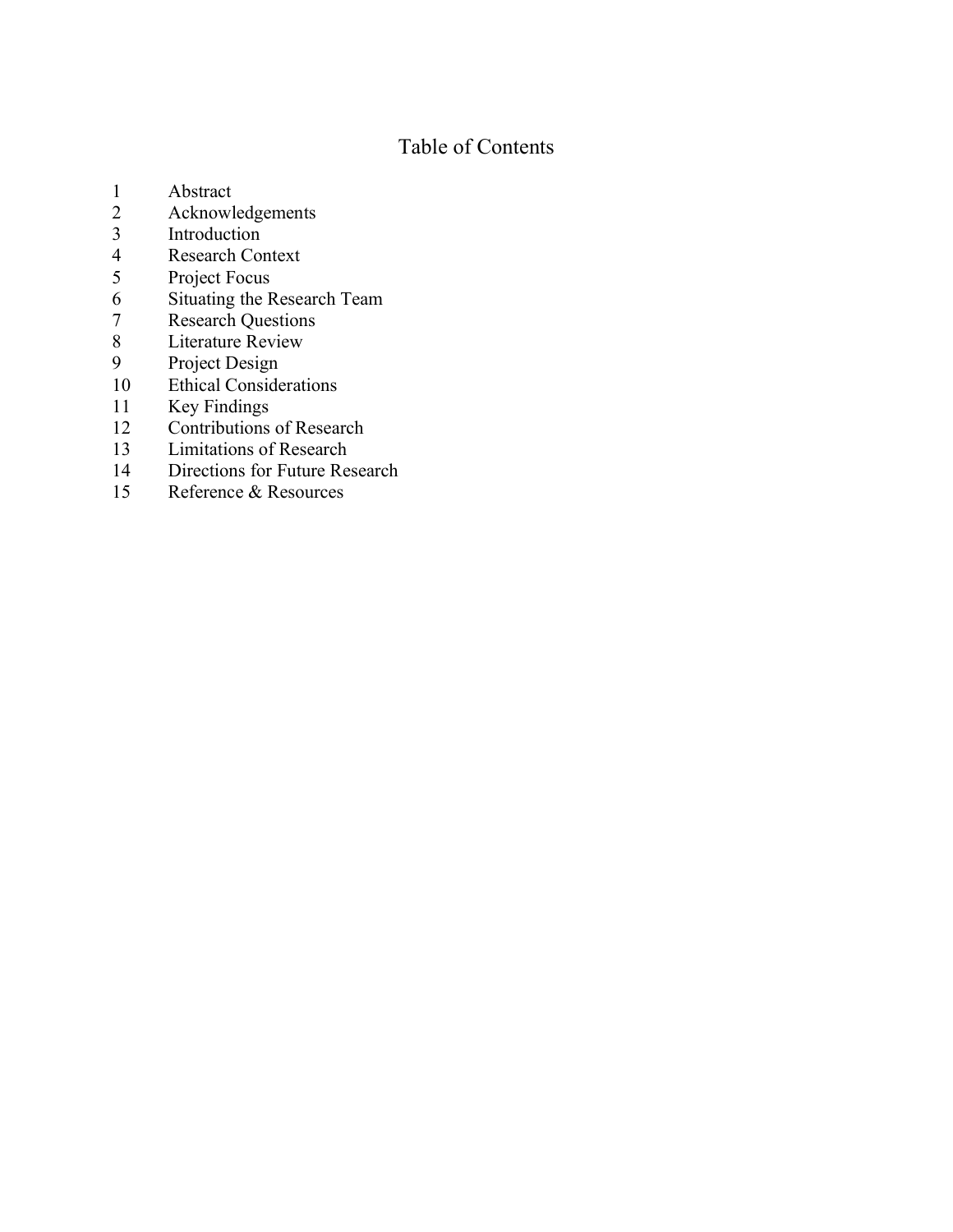## 1. Abstract

This project addresses the ability for faculty at Humber College to ensure inclusion of gender and sexual diversity within their classroom, and curriculum for their students. The objectives include an understanding of what the current level of access, process, and variety of resources available for faculty, what new or additional tools or process would further serve demands. Also addressing the current mandate of the LGBTQ+ Resource Centre whose mission is to support students though is often considered a resource hub to faculty members.

To evaluate the current reality and needs of faculty, an online survey was posted to the Humber Communique and broadcasted to faculties. The self-selected 87 participants responded to 10 questions with opportunity to elaborate on their experiences and needs. The team also conducted five key informant interviews with various Humber College stakeholders ranging from faculty to administrative members to discover more about the reality, possible barriers, gaps, and possible recommendations.

The key findings from the research methods indicate that most participants believe they would benefit from having access to tools and resources with almost half never have accessed any before. Faculty indicated that almost 40% currently do not have access to tools or resources to ensure inclusivity. The overall theme has shown that awareness, capacity, access, and leadership are some of the key reasons why there are current gaps and barriers to having gender and sexual diversity within the classroom and curriculum at Humber College.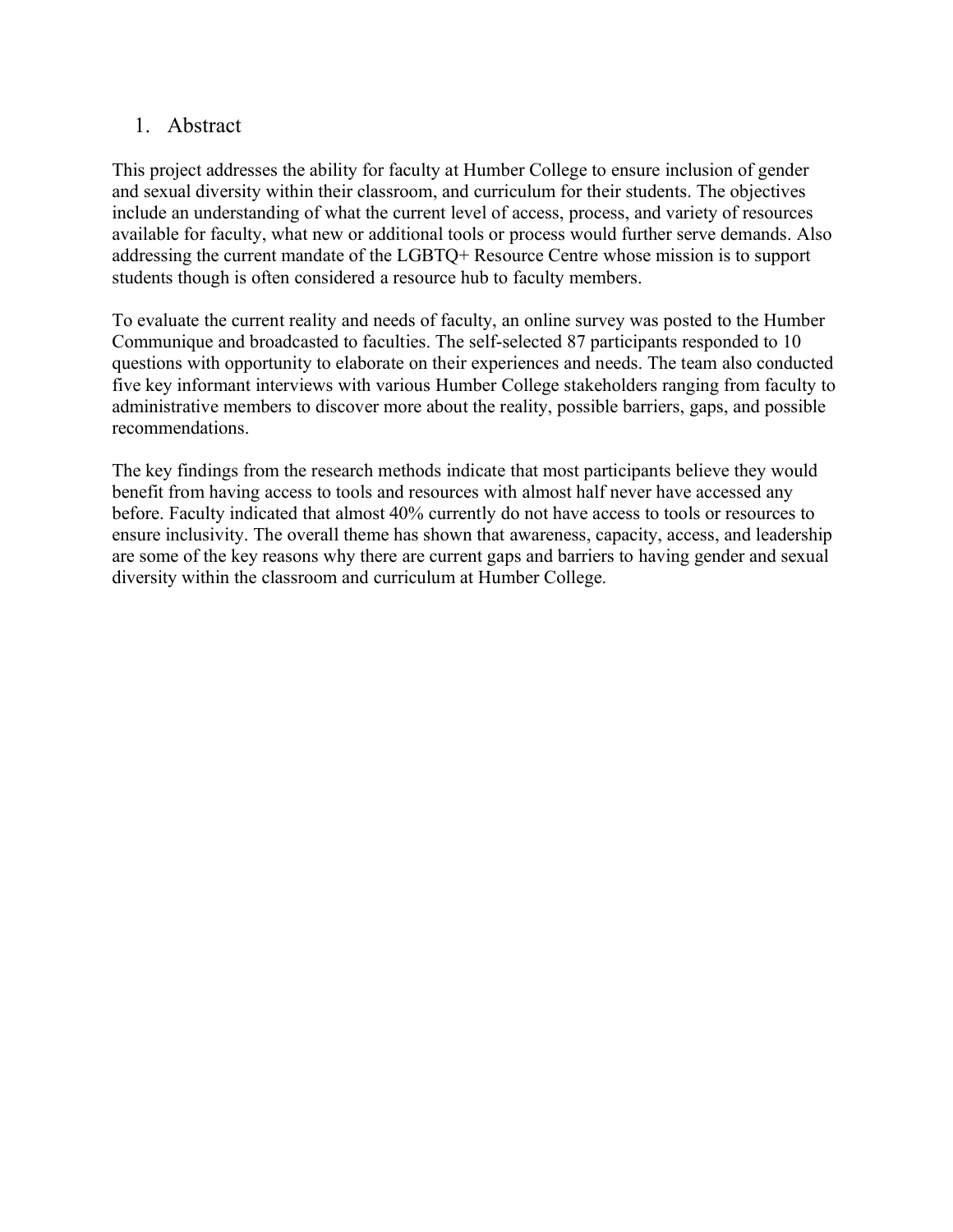### 2. Acknowledgements

#### Capstone Partner

Matthew Travill, Student Diversity, and Inclusion Initiatives Coordinator – LGBTQ+ Resource Centres. Student Success & Engagement. Humber Institute of Technology and Advanced Learning.

Linda Hill, MA, RSW, Program Coordinator & Faculty of Community Development. Faculty of Social & Community Services, Humber Institute of Technology and Advanced Learning.

Christina Alcena, M.Ed, Manager Equity and Student Life, Student Success & Engagement. Humber Institute of Technology and Advanced Learning.

Caro Castro, PhD(c), MSW, RSW, Partial Load Professor, OISE Adult Education & Community Development. Faculty of Social & Community Services, Humber Institute of Technology and Advanced Learning.

Stef Figueiredo, Former LGBTQ+ Resource Centre Assistant, Student Success & Engagement, Humber Institute of Technology and Advanced Learning.

Adam Benn, Manager, Centre for Human Rights, Equity & Diversity, Humber Institute of Technology and Advanced Learning.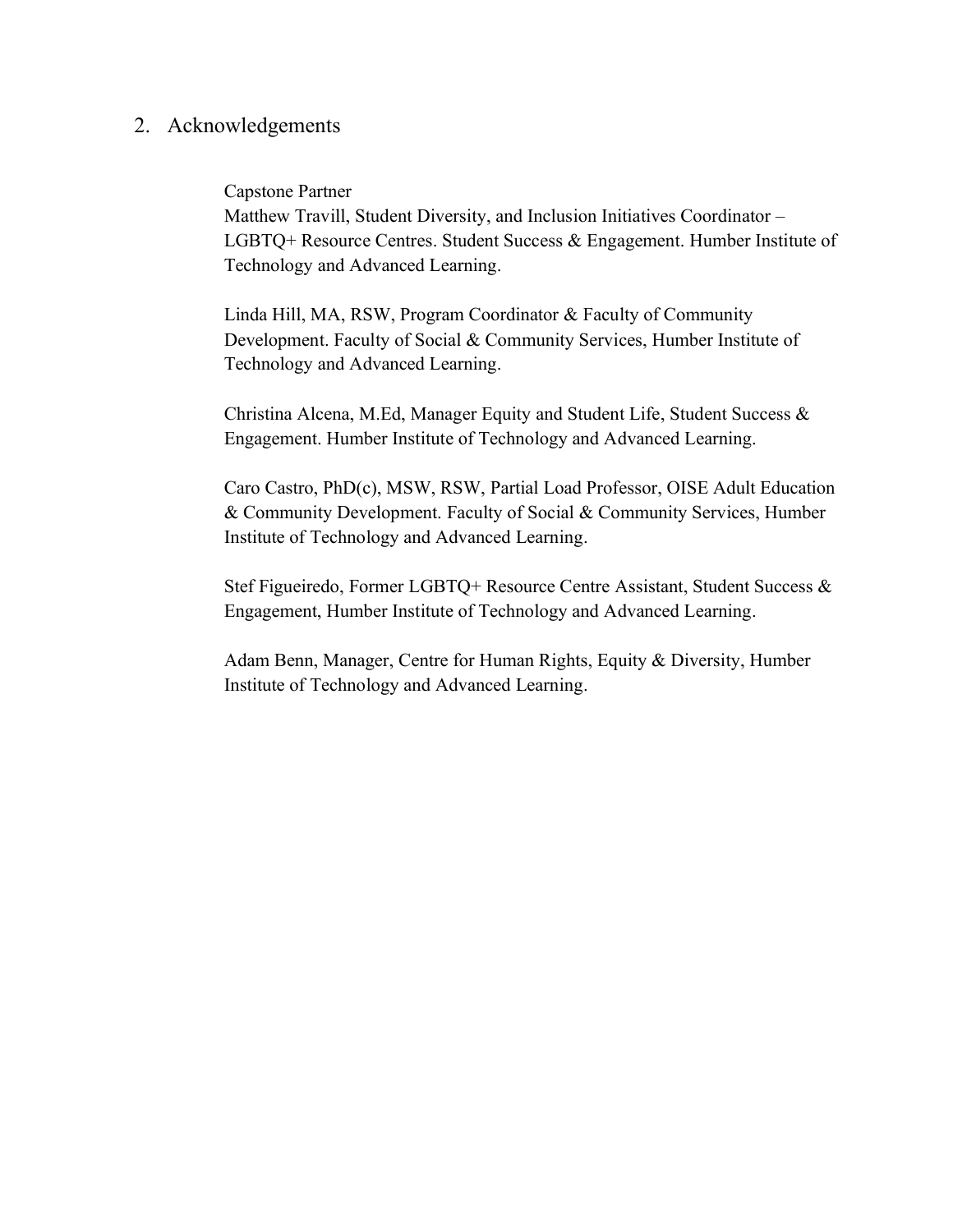## 3. Introduction

The Research Team has conducted a study of the current processes and or tools in place which aim to support knowledge and resource sharing for faculty on LGBTO+ education and inclusion within the Humber College campuses. This research will contribute to the efforts and importance of making post-secondary institutions more inclusive and enhancing knowledge of gender identity and sexual orientation within courses and campus practices. The research team has been advised that the institution, faculty, and staff have relied on the Resource Centre staff to lecture, facilitate community speakers, and representation which goes beyond their mandate.

## 4. Research Context

The project focuses mainly on Humber College's Lakeshore and North Campuses, both in Etobicoke, ON. The population within the self-selected sample are faculty, staff, and key stakeholders working at Humber College, Institute of Technology, and Advanced Learning.

The partner organization is the LGBTQ+ Resource Centre. Its mission is:

"The LGBTQ+ Resource Centre works to promote safer, braver, positive spaces at Humber College and offers a dedicated space at both the North and Lakeshore Campuses for folks to connect with one another, access resources, and build community". (The LGBTQ Resource Centre, Humber College).

### 5. Project Focus

The project findings identify any possible gaps and available resources provided to the resource centre in supporting their services not only to students but faculty. The team has conducted a survey and key informant interviews as quantitative and qualitative research methods. Faculty, and interested stakeholders, were recruited to participate in the research. The team has evaluated the state of the current system and provide recommendations through consultation with the LGBTQ+ Resource Centre and other stakeholders to address any existing gaps.

## 6. Situating yourself as a researcher

The team is comprised of one team member, Luc Blanchard. He identifies as a cisgender pansexual man and Humber College graduating student. The member's identities impact the research as his identities are of interest to the project scope and focus. Given Luc's lived experiences, he can relate to the importance and impact educational institutions have on a person's personal and professional development. He has witnessed and understands why institutions have a moral leadership role in ensuring equity, diversity, and inclusion practices are in place at a system level within the college.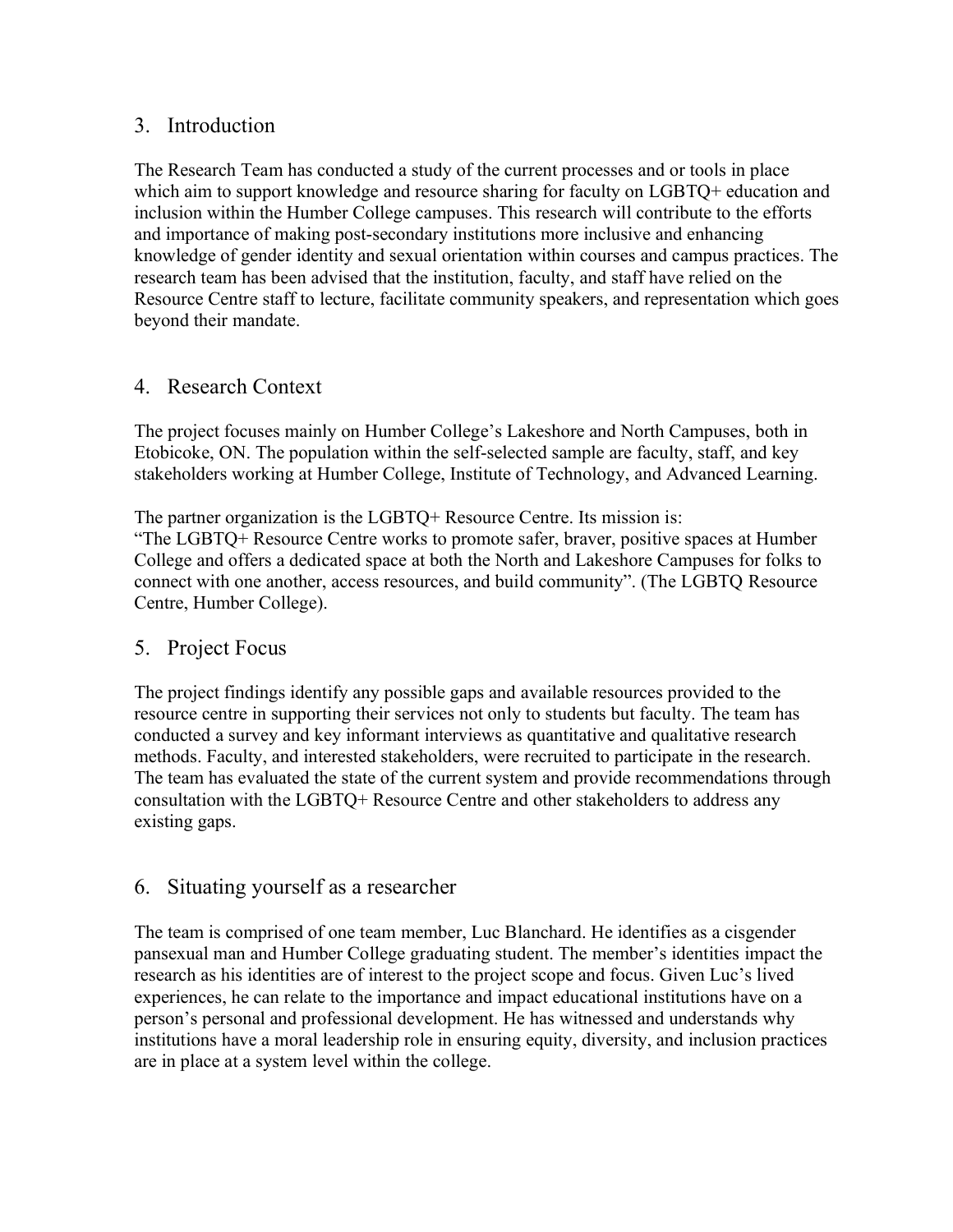## 7. Research Questions

1. What are the current processes for faculty and departments to access LGBTQ+ resources, training, community, and tools to support their instruction?

2. What new processes or tools need to be created to support faculty in queering the curriculum and better supporting LGBTQ+ students in their classrooms?

3. Is there a need or capacity to adapt the current mandate of the centre to take on additional responsibilities of supporting access to LGBTQ+ resources, training, community, and tools for faculty and departments? And if so, what resources need to be allocated for the additional workload and efforts of the staff? If not, what is recommended?

### 8. Literature Review

The investigator searched for literature connecting the experiences of gender and sexually diverse students within their educational environments. That is further linked by understanding the impacts and role of institutions, in ensuring the faculty and administration can provide a setting and learning experience that is inclusive of gender and sexual identities and through the curriculum. Rayside (2014) addressed the systemic issues that are intertwined within the social structure of the school environment that cause and allow discrimination and harassment towards students identifying as gender or sexually diverse. Ecker et al (2015) highlighted the importance of the leadership capacity the institutions play in addressing the key issues. As well highlighted the impacts a student's experience at school has on their future. There were comparisons with cisgender heterosexual students to cis and trans queer folks.

DeWitt's literature identified LGBTQ students as minorities within the school system. Expressing that lack of leadership has shown later impacts on students' emotional and academic capacity. This information shows how impactful and influential and informative a student's time in school can be. Recommendations have suggested to include policy change, framework, and practiced inclusion within the institution. Della Rovere Proia (2016) speaks to the teachers who are inclusive and want to support their students but face barriers themselves experiencing "ignorance and lack of knowledge; and heteronormative practices…". (p12).

An article by Ecker et al. focusing on a national survey conducted of queer students gave insight into the lack of research on the impacts of resource and student centres in Canada. Having learned from international studies as references during this Canadian study, provided data on the impacts and benefits of resource and student centres having the focus on their mission of supporting and creating safe spaces for students. Campus libraries in the US are referenced as creating safe and inclusive spaces for students to access information and resources.

Supportive environments have been suggested throughout the literature. With known cases of discrimination, harassment, and forms of assault there are often experiences that aren't collected from students due to missing out on the collection sessions because of them not feeling safe. This gives importance to the roles that the centres play and ensuring they can fulfill their mission in supporting students.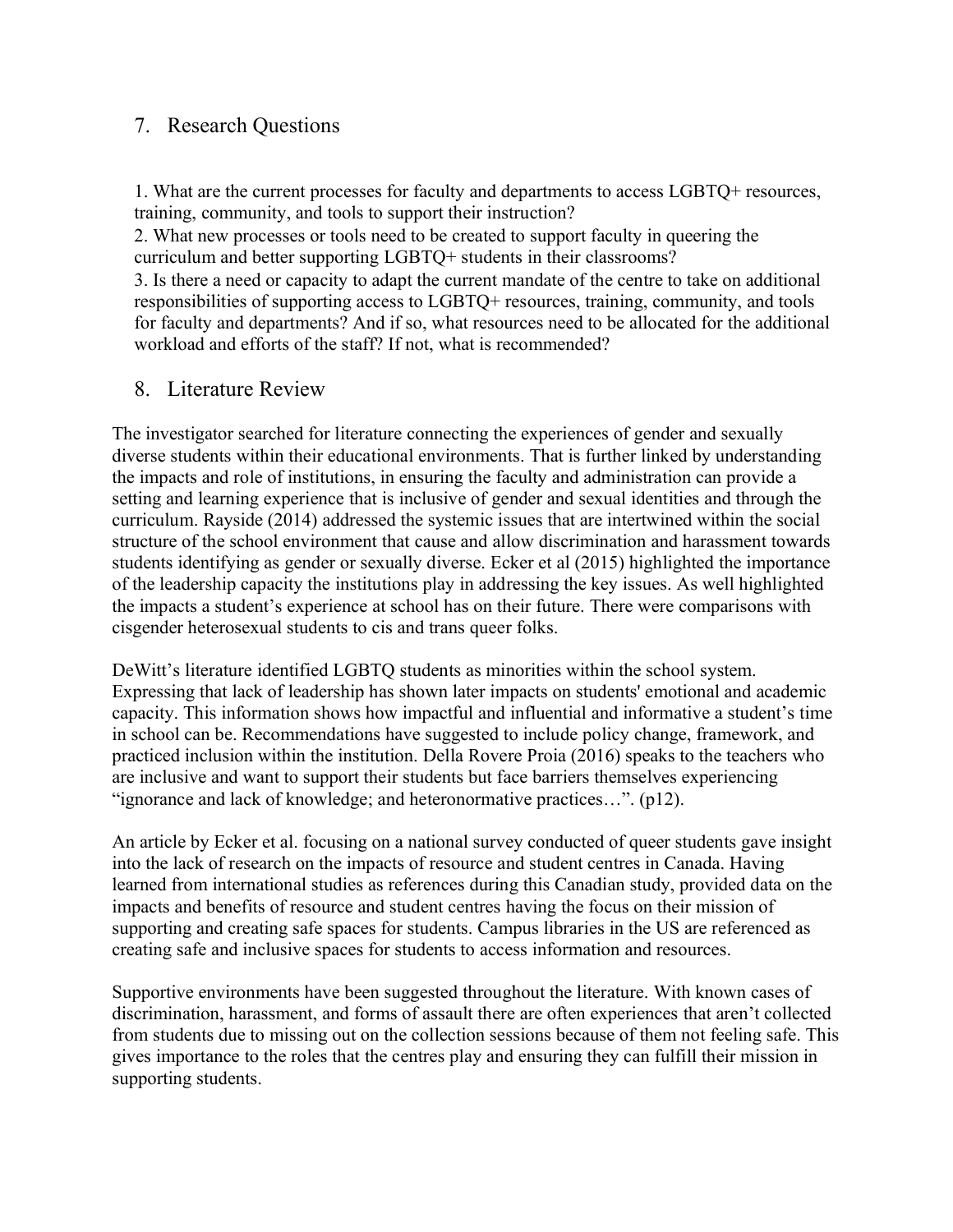The laws in Canada are clear of the rights expected to be upheld but within these institutions and it is their role to integrate those rights into their policies and practices. Even if policies are created, they must be evenly applied. The systemic issues that relate to the social structures within the schools allow for the negative impacts directly to LGBTQ students. Those social norms go from various levels of education and are reinforced as students progress.

The literature reviewed points to several systemic and structural key constructs that impact individual and collective futures. Intended or not. They encourage institutions to take a more inclusive and active stance on integrating policies and practices with legislated and constitutional mandates and foster equal implementation. We've learned how crucial school groups, organizations, and centres are in filling in the gaps even when not appreciated, supported with resources, or respected as they should be. Power and authority come with responsibility and trust embedded.

# 9. Project Design

The team worked from an empirical and logistical knowledge lens for the quantitative questions and a grounded theory lens for the qualitative components. Focusing on the facts of the current process and using logical reasoning to help discover if a new system or resources are needed. Both quantitative and qualitative data will be collected using an online survey and key informant interviews. The survey questions, focus group guide, and analysis tools were created by the team, reviewed by LGBTQ+ Resource Centre, and Capstone Supervisor before publishing. The selfselected sample audience will focus on faculty members recruited through email support of the LGBTQ+ Resource Centre, and Program Coordinator Bachelor of Community Development Program - Faculty of Community and Social Services.

The quantitative and qualitative methods were based on the following guiding questions:

1. What are the current processes for faculty and departments to access LGBTQ+ resources, training, community, and tools to support their instruction?

2. What new processes or tools need to be created to support faculty in queering the curriculum and better supporting LGBTQ+ students in their classrooms?

3. Is there a need or capacity to adapt the current mandate of the centre to take on additional responsibilities of supporting access to LGBTQ+ resources, training, community, and tools for faculty and departments? And if so, what resources need to be allocated for the additional workload and efforts of the staff? If not, what is recommended?

#### **The 10 online survey questions focused on:**

Quantitative:

- Level of ease with the current process of accessing tools, resources, or support
- Where faculty are reaching out to access tools, resources, or support
- Types of tools, resources, or support currently available or wanted by faculty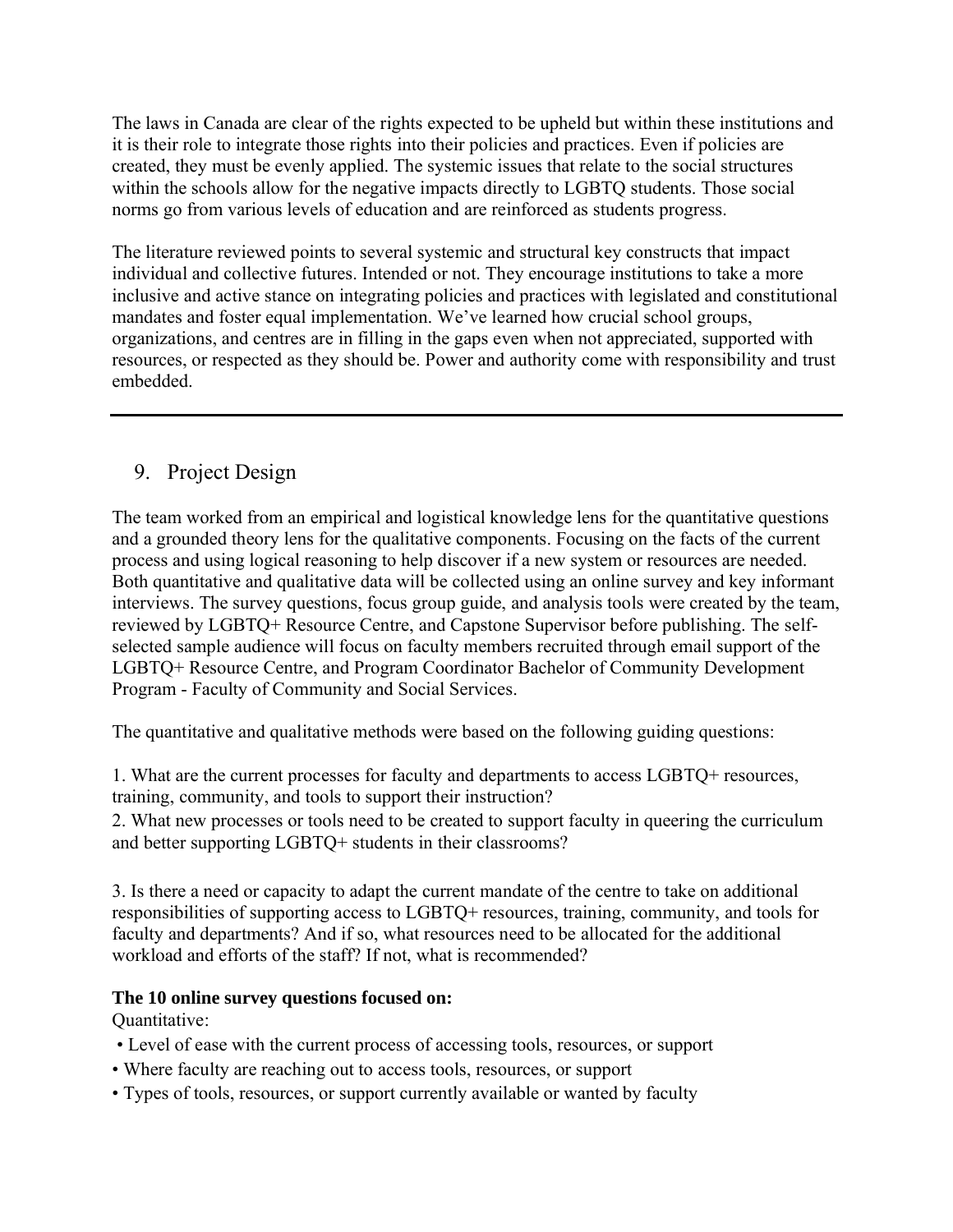- The amount of faculty requesting resources
- Awareness of current sexual minority inclusion training, tools, and resources

#### Qualitative:

- The current experience in requesting and accessing resources
- Type of resources in need or wanted to support the population
- A process that would be recommended for implementation

### **The key informant guide focused on:**

Qualitative:

- What tools, resources are currently available for faculty
- Do the current resources meet the needs of the learning process for students
- How do faculty access tools resources
- Are there any gaps or barriers in what is currently offered or the process itself
- If a new process should be needed, should the LGBTQ+ Resource Centre be mandated and funded to provide this additional support?
- Types of sexual and gender diverse, inclusion training required and offered to faculty

Data collection was completed by Luc Blanchard, a fourth-year Community Development student.

### **Data Collection and Analysis:**

The data was collected using an online survey capturing data of the types of resources accessed, gauging access experiences, and the type of resources wanted from faculty, and the types of resources available. The data collected through key informant interviews have provided data on the in-depth current process in place and how/if access and or resources could be better accessible and engaged.

The quantitative data collected through the survey was imported into an excel database (password protected), combined, and sorted into categories. The data was analyzed using logical analysis, looking at patterns in practice, data graphing, and visual inspection. The data will be coded, frequencies, and percentages displayed. The cross-tabulations were conducted on correlating topics. The investigator reviewed and interpreted the patterns and presented them to the broader team.

Content analysis was used for the qualitative methods through the key informant interviews and open-ended questions in the survey. The interviews were audio-recorded and notes were taken during the sessions. After each session, a summary was created and sent to the participant for review and provide feedback. The data collected was coded by themes arising and the research questions. The data was filtered to the summarized coded themes while reporting any highlighted points. The data was formatted and presented to the broader team.

## 10. Ethical Considerations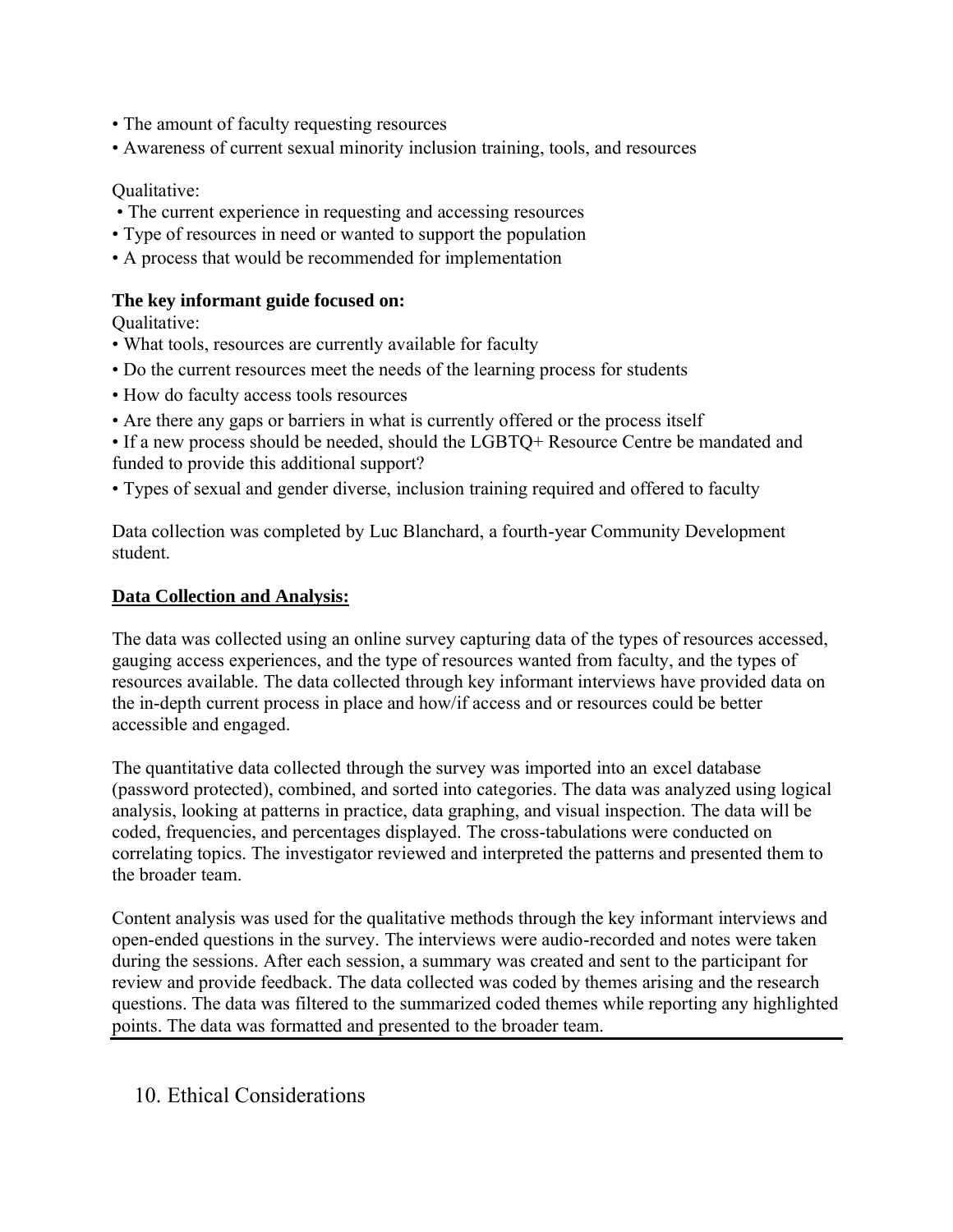### **Ethical Issues:**

The investigator acknowledged his connection with the scope of this project. Identifying as a cisgender pansexual man acknowledged that his sexual diversity could be affected by the results or impacts of this project. During interviews or any interactions with faculty or staff, the interviewer kept professional with their opinions and ensure they were checking in with themself, the community partner, and the seminar faculty if guidance or support is needed. This project aims to support the Resource Centre, and faculty members. Being objective and open to the data and information shared by participants has directed the results and recommendations of this research and not personal views or opinions. The team ensured that key informants had an opportunity to review and validate summarized data and a one-pager report will be distributed to participants who indicated an interest in reviewing the findings and recommendations.

#### **Anticipated Ethical Considerations:**

Through the consent and information forms, the participants were made aware of the voluntariness of this research and their participation. They had the right to withdraw their participation at any point and any collected data that they share with the team. Privacy and confidentiality were kept by ensuring limited access to information through password-protected documents and removing names from published materials. Data provided will not be made public without consent from participants and personal contact information will be kept secured and destroyed by the end of the project. Each participant will have completed the consent form and return it to the team to confirm their comprehension of what is entailed. This project is considered a minimal risk to participants. Personal information will be used to contact participants and not shared or published.

Humber Ethics & TCPS2 Policy:

This project has been designed and created with Humber's Ethical Conduct for Research Involving Humans Policy as well as the TCPS 2 Ethics Framework policies. These policies will guide the team's research practices and be referred to throughout the process. The core principles of the TCPS 2 Ethics will focus on the Respect for Persons, Concern for Welfare, and Justice definitions and practices.

## 11. Key Findings

The analysis of the data collection had been thematically categorized into three categories based on the research questions.

The findings from the survey reaching 87 self-selected faculty members have indicated that 93% require or would benefit from access to external resources, training, and information related to gender identity and sexual orientation. Of the 87 participants 46% have never accessed resources, tools, and training related to LGBTQ+ topics and 39% of respondents have indicated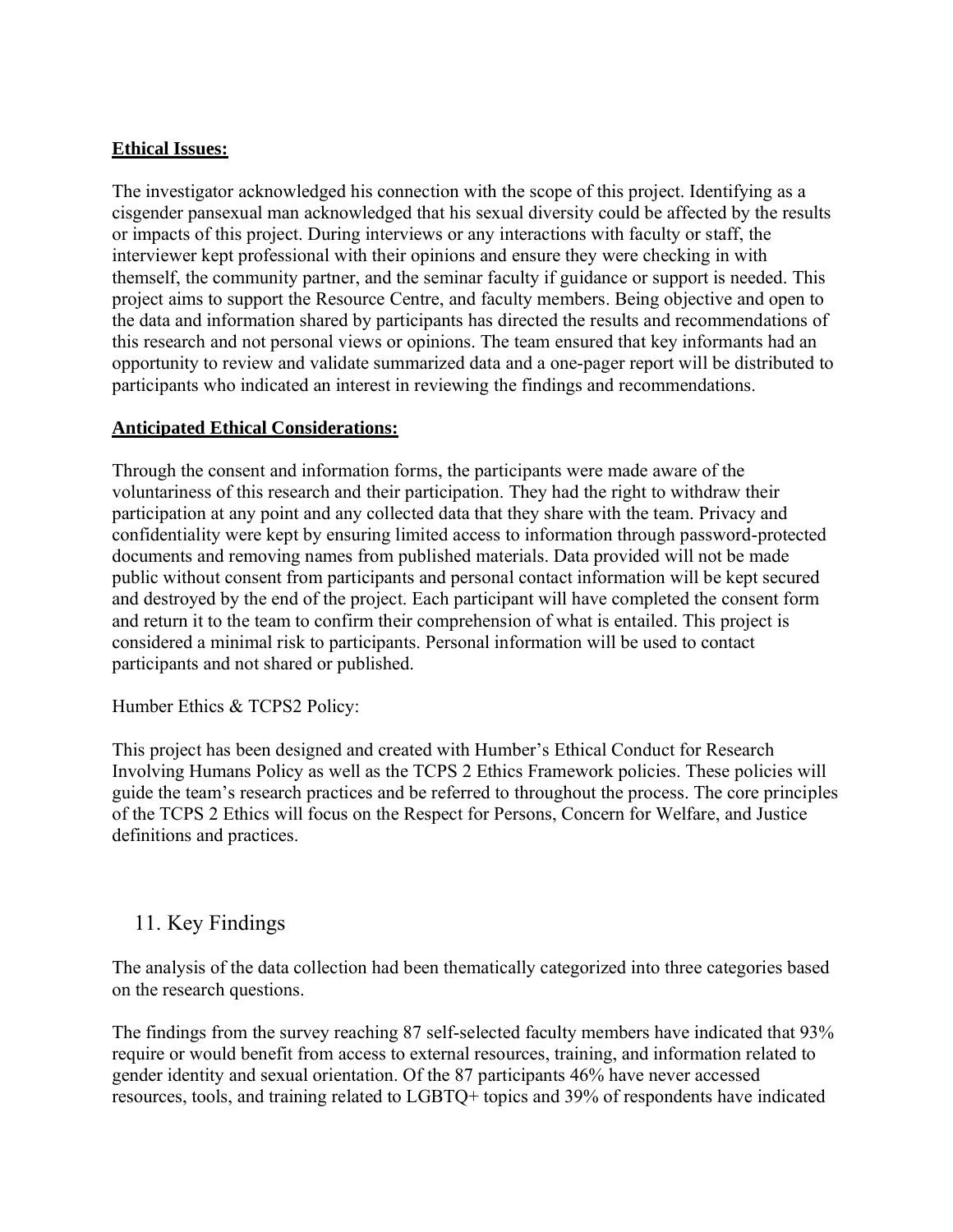that they do not have access to resources such as a guide of LGBTQ+ issues, catalog of resources, guest speakers, etc. The overall theme has shown that awareness, capacity, access, and leadership are some of the key reasons why there are current gaps and barriers to having gender and sexual diversity within the classroom and curriculum at Humber College.

## **Training**

Findings from key informant stakeholders have advised that Humber's Centre for Human Rights, Equity, and Inclusion (CHRED) has in the past year started offering 3-4 times per year, a nonmandatory Introduction to Gender Diversity training course through an external organization EGALE Human Rights Trust. This training is promoted through Humber's Communique platform and faculty can register for courses through a portal. Faculty have indicated that 52% believe they are provided with the appropriate awareness and inclusion training to foster a gender-inclusive classroom.

The Centre for Human Rights, Equity and Inclusion advises they conduct mandatory training focusing on supporting LGBTQ+ students and peers through faculty professional development that is related to equity, diversity, and inclusion (EDI). One participant had shared that Adam Benn and Sacha Ally are "very knowledgeable and great facilitators". In terms of accessing resources or training through CHRED, 24% of survey participants have indicated having accessed through the centre, and 23% of faculty have claimed to not have accessed any through any source. Key informants advise that faculties and departments can access as needed or on requested basis training from the Centre such as a "Gender 2.0" facilitated by a guest speaker.

Some respondents have elaborated that they have received a small amount of training, don't feel they were provided with specific training, or can't recall. One recipient indicated the topic was discussed during the Teacher's Excellence Program (TEP). A participant has indicated that they participate in training as an individual, another has completed it on their own time, and another knows that the information is available. Also, there has been mention of not enough time to participate in available training and that it isn't built into departmental meetings or professional development requirements.

Some respondents have shared that they have complete Human Diversity training which focuses on race-related issues. A participant has shared that this training hasn't been offered authentically but in a performative way. There have been specifications made of part-time faculty not having clear access or is scarce.

The LGBTQ+ Resource Centre has delivered a Pride Speakers Series which is open to faculty and staff. As well they had provided some resources. Other departments on Lakeshore Campus take on additional work to address identity. A collaborative event with the LGBTQ+ Resource Centre and Indigenous Education Engagement focused on gender and sexually diverse identity and Indigenous experiences bringing in guest speakers from the Amazing Race.

Quotes: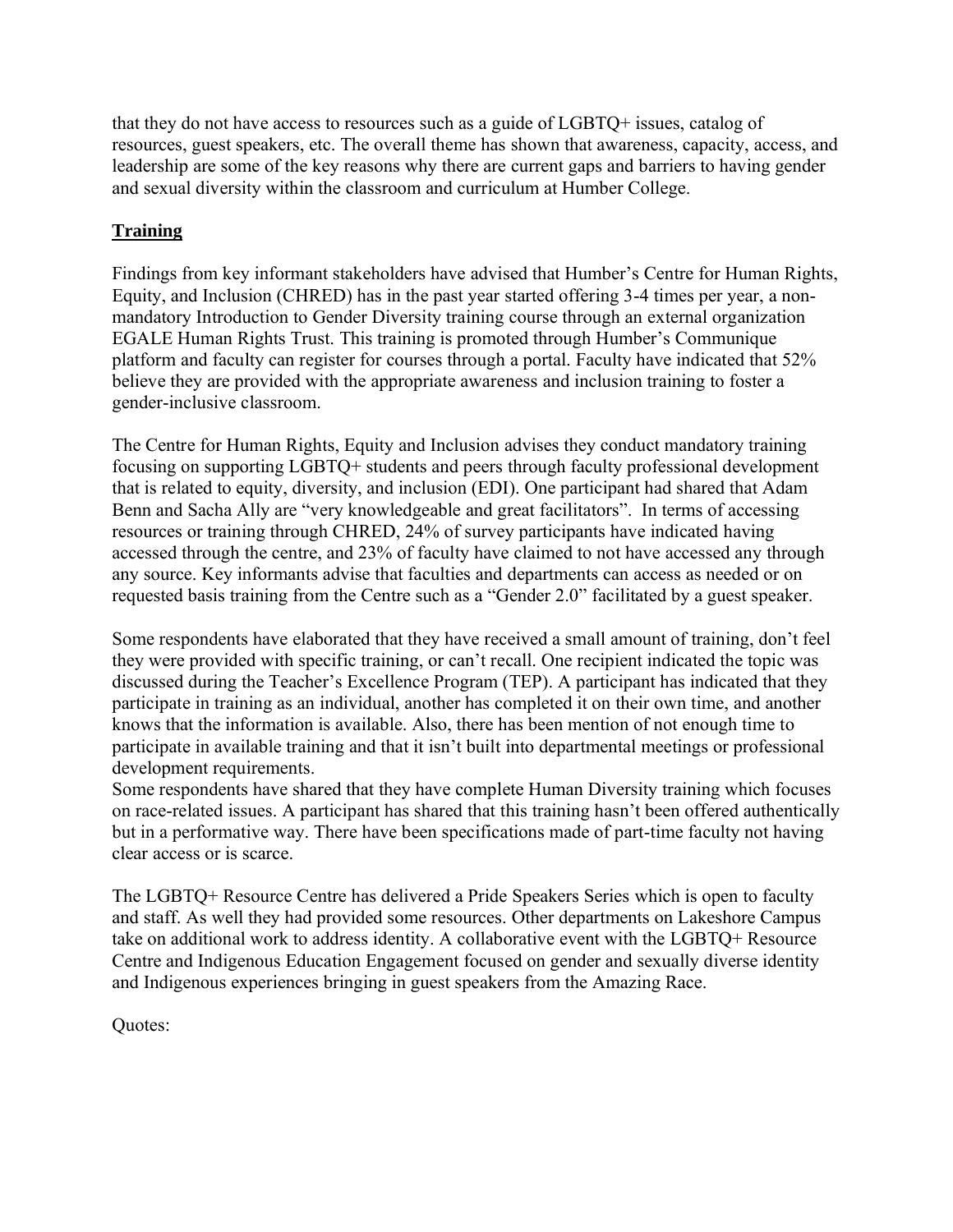"As a faculty member who identifies as LGBTQ and teaches incoming first-year students, I was informed by a first-year student that I was the first professor to speak openly on LGBTQ issues in the classroom."

"I haven't had it enough in my awareness in so far as I thought that my personally inclusive attitude was 'enough.' I am now aware that more education is necessary for me to actively foster a more inclusive environment for LGBTQ students and am interested in access more materials".

"Creating inclusive environments is an important part of this work too. Faculty development falls to CTL for capacity building. Some of the training I do isn't my job, but no one else is doing it".

#### **Accessing Resources**

The findings indicate that there isn't a formal or specified process for faculty to access resources related to the topic. Some participants have never tried, had limited experience, or were directed by students. Respondents have shared that they have a contact person, external resources such as Planned Parenthood Toronto (TEACH) or do their own research.

CHRED does not direct faculty during training to the Centre for Teaching and Learning for access to resources as the awareness. There is not a familiarity with the offerings. Faculty have advised the need for a list of guest speakers and resources. 39% of respondents have indicated that they do not have access to resources such as a guide of LGBTQ+ issues, catalog of resources, general info, etc., with 30% being able to access. There has been an indication of various informal access points to resources through the Humber Library, individual research or Googling, and the LGBTQ+ Resource Centre as a hub (21%). Individual participants who identify as gender and sexually diverse have been advised of doing their own work and often being approached directly by faculty or staff to access resources. One participant indicated that while feeling comfortable incorporating LGBTQ+ topics into the curriculum that during coteaching efforts, slides are deleted by other faculty.

#### Quotes:

"I imagine there's a lot of accessible community resources out there, but not the awareness".

"I am currently pursuing my master's degree and dedicating my research on LGBTQ issues in post-secondary education and have reached out to the LGBTQ Resource Centre, Human Rights and CTL for their support of my work to date and all have been very helpful and supportive towards my work to date".

#### **Accessing Guest Speaker(s)**

Faculty have shown interest in having a specific list of accessible guest speakers with 20% have shared that they have been able to access guest speakers. Some participants have indicated connecting with speakers through their own sources, community organizations directly, asking fellow faculty members, and staff at the LGBTQ+ Resource Centre to speak to their classes. Participants have indicated there an internal faculty process to ensure speakers are compensated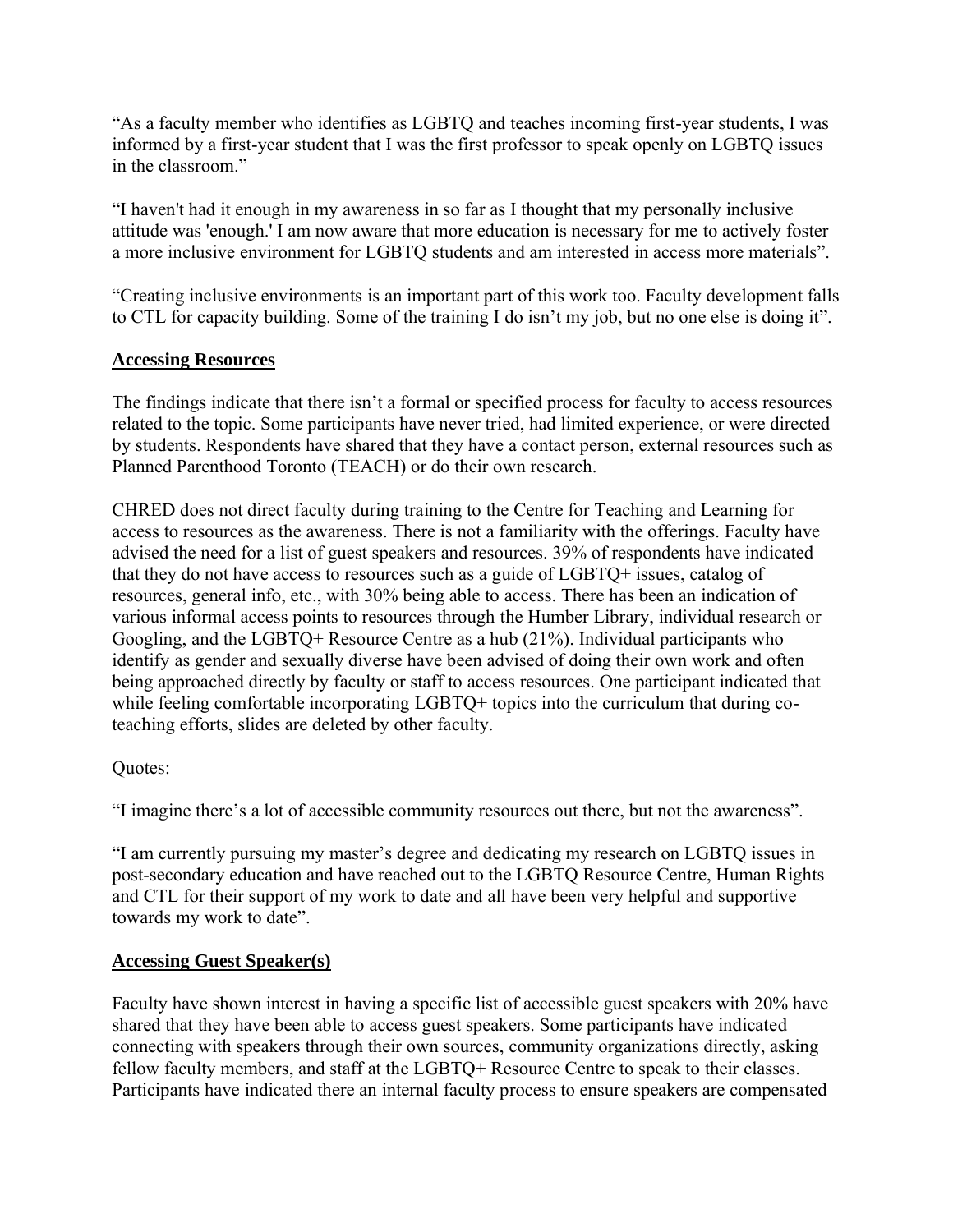though some have expressed concern over being able to provide an adequate amount estimating at \$150 per speaker. It was advised that this is a barrier in access, disrespectful, l and concern that people aren't being valued in the academic setting.

Quote:

"Are teachers speaking from lived experience? Are they speaking more broadly in platitudes? Are they bringing speakers from the communities with those lived identities? Or are we just talking about them?".

### **Inclusivity and Adaptation Within Curriculum**

Informants have advised that self-identifying as gender or sexually diverse has led to other faculty members reaching out to support diversity and inclusion insight for developing their courses. 57% of faculty would benefit from resources in "queering" the curriculum. Some members who are currently doing their own work have also been approached for support as there is no formal process to access support. The LGBTQ+ Resource Centre is working with Humber Library on inclusivity and representation within the curriculum.

A participant has shared that there are conversations about equity, diversity, and inclusion within the curriculum. Also, that the Centre for Teach and Learning (CTL) focuses on pedagogy and curriculum development. CTL has set out learning outcomes and objectives that have been developed institution-wide focusing on equity, diversity, and inclusion. Though the perception has been that it cannot just be included but objectives created with that lens integrated.

There are pilot projects ongoing that are not reflected in the calendar of offerings. 23% of respondents have indicated being familiar with awareness and visibility initiatives. The Faculty of Social and Community Services is one of the testers of embedding themes of EDI into the curriculum. There is an ongoing task force that is leading this five-year term to build out recommendations, faculties-wide.

#### Quote:

"Faculty who are already doing the work have their own resources. It's about how to integrate this into the actual curriculum and not just one person doing it. The queer people are those who are bringing in these pieces".

#### **Strategy and Planning**

There are two volunteer-based Employee Resource Groups (ERGs) launched through the Equity, Diversity, and Inclusion (EDI) Task Force. The ERGs are employees who are offering their passion and or lived experience to inform the efforts. Two gender and sexually diverse facilitators and an individual consultant were invited to consult on the strategic planning process on embedding EDI inclusion, and creating safer spaces across Humber College. The Centre for Teaching and Learning, Humber Libraries, Program Planning Development & Renewal participated in capacity building this year.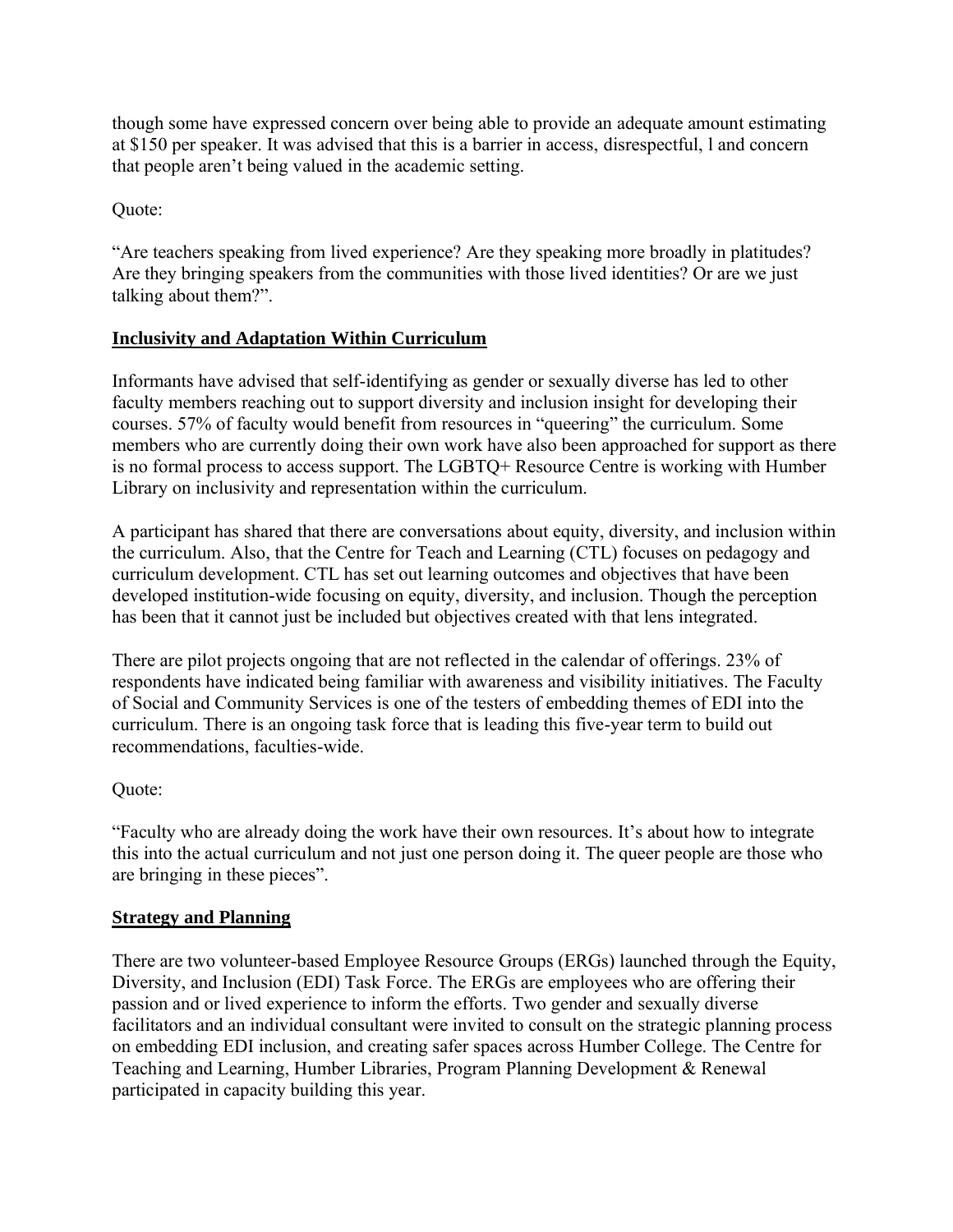The Centre for Human Rights reports to Human Resources and is also responsible for equityrelated training for employees. Nancy, the director of that office has folks do investigations and training. The challenge is that the office is small for an institution the size of Humber. Their ability to do the training would take them five days a week.

Humber's administration does not actively lead organizing efforts around Pride festivities, and it relies on the LGBTQ+ Resource Centre to conduct the Pride flag raising, speaker series and marching in the Pride parade.

#### **The Mandate of the LGBTQ+ Resource Centre**

The Resource Centre doesn't focus on staff and faculty. Though 60% of respondents believe that the LGBTQ+ Resource Centre supports students, faculty, and staff through their mandate is only for students. Last year the Centre decided to focus our Pride Speaker Series on staff and faculty as there are fewer students on campus during the summer. The goal was to uplift queer and trans voices in a post-secondary environment. The topics had varied and lead sessions for faculty and staff. The audiences are academics, community members, and former students. Centre staff has been the main contact for faculty who are looking for support in curriculum development, guest speakers, and accessing resources for their classes and students. 64% of faculty had believed that the Centre offers counseling services and 25% financial aid though that is not the case. Our advisor has shared that the Resource Centre could improve on engaging with faculty and creating awareness of tools and resources available. Though because the Centre is mandated to students, capacity is very limited. Currently, only one full-time staff member is overseeing both centres at two campuses.

From a student perspective, the Resource Centre is doing all the human rights work. The Centre is providing programming for students but also advocating for student concerns, wants, and rights. But there's no one doing that at a faculty or staff level. According to our advisor, expanding someone's mandate like Human Rights or the Resource Centre's is not going to have changed unless you hire people to go along with that.

#### **Quotes:**

"The needs or wants from faculty aren't provided by any departments and that's what we hear at the Resource Centre".

"I have never accessed resources through LGBTQ+ Centre. My understanding has always been that this is a resource centre for students. I have yet to receive faculty orientation on how to use this resource centre - and if it came up as part of my first-year faculty orientation, it hasn't been brought up adequately again.".

"Because I'm not very savvy with social media, I'm not actually sure how to access resources at the LGBTQ+ Resource Centre. I have looked at the website, but I suspect there is more current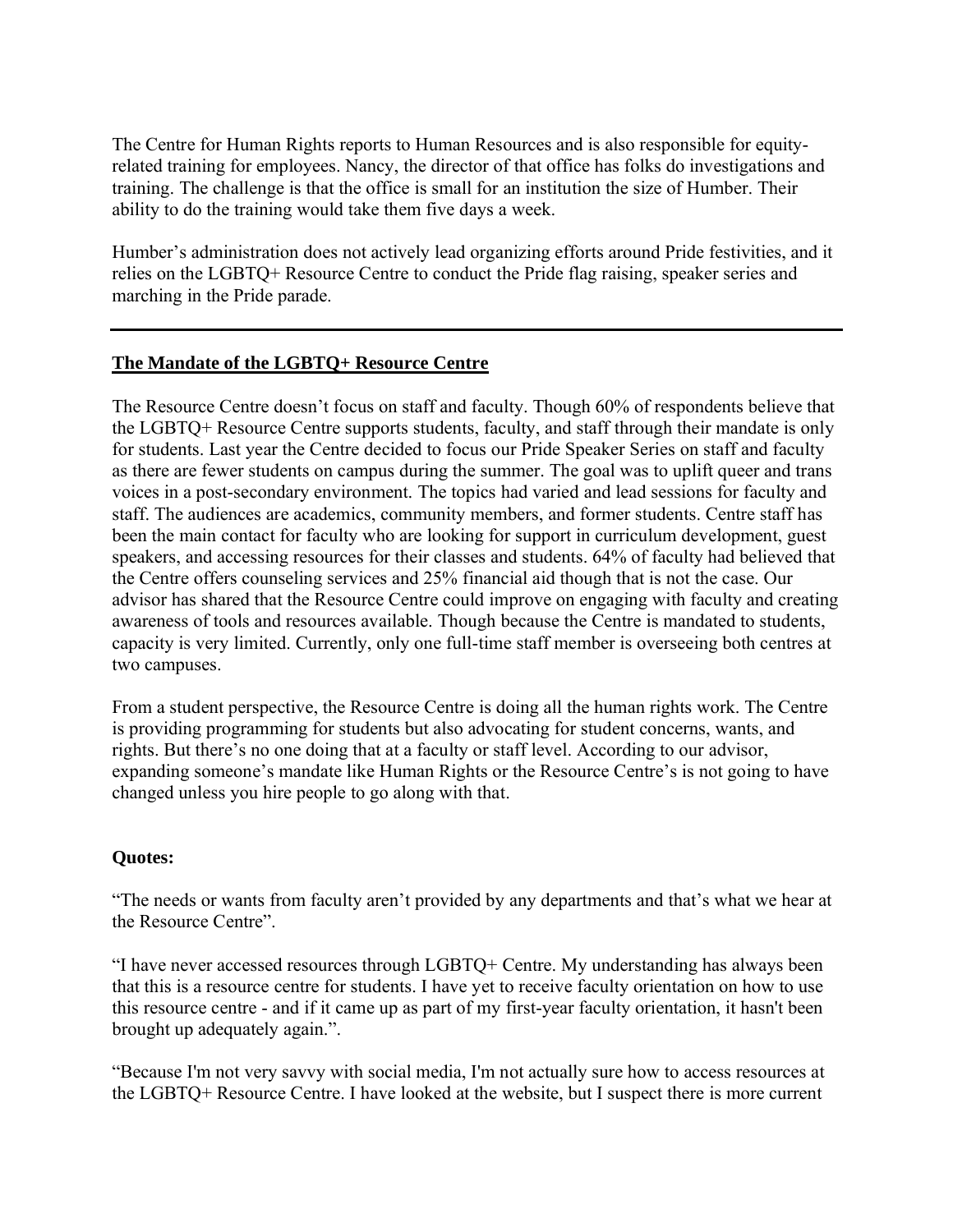information than what is presented? I can contact the person who runs the Service via email, but if I'm referring a student, I'm unfortunately not familiar with what is available at this time - and besides me emailing the person who runs the service, I'm not sure how else to get this info, or where to refer students, particularly now that we're all remote.".

"I was unfairly targeted by an individual from the centre. I was sent an aggressive e-mail that I was promoting a binary-centric agenda, that was I using transphobic language, and that I was saying that non-binary people did not exist. This is furthest from the truth. I say unfairly targeted because I was only one who was sent the e-mail. I was told an anonymous student had come forward, but there was no official complaint.".

## 12. Contributions of this Research/Recommendations

#### **Training**

Through the survey results, 55% of faculty want regular training and information for educators on gender and sexual orientation. A participant has advised that discrimination and harassment issues are still occurring based on pronouns used. There is a perception that respecting pronouns is just a rule and that's why they're being used. 49% of faculty are interested in participating in workshops on the impact of homophobia, biphobia, transphobia on students' success and performance, and 54% on strategies in creating safer schools.

The Centre for Teaching and Learning could provide professional development to faculty, by offering tailored asynchronous or passive courses on gender identity and sexual orientation both learning methods available to ensure faculty are reflective and accountable.

A mandatory course focusing on gender identity and sexual orientation. And using an intersectional lens addressing diversity within the curriculum. The administration would need to create buy-in or tiered mandated policy to ensure a safe learning environment for faculty and accessible knowledge in new hire onboarding and throughout employment.

#### **Accessing Resources**

Participants have suggested a central hub would be encouraged for faculty to access knowledge, tools, and resources. Specific tools on how to support a student during a name change process or related components to gender identity. How to safely support students and not cause harm. A guide to appropriately refer students to supports based on their needs and what options are available. 54% of faculty respondents have indicated an interest in accessing resources and a referral guide for gender and sexually affirming services and support on and off-campus.

#### **Accessing Guest Speaker(s)**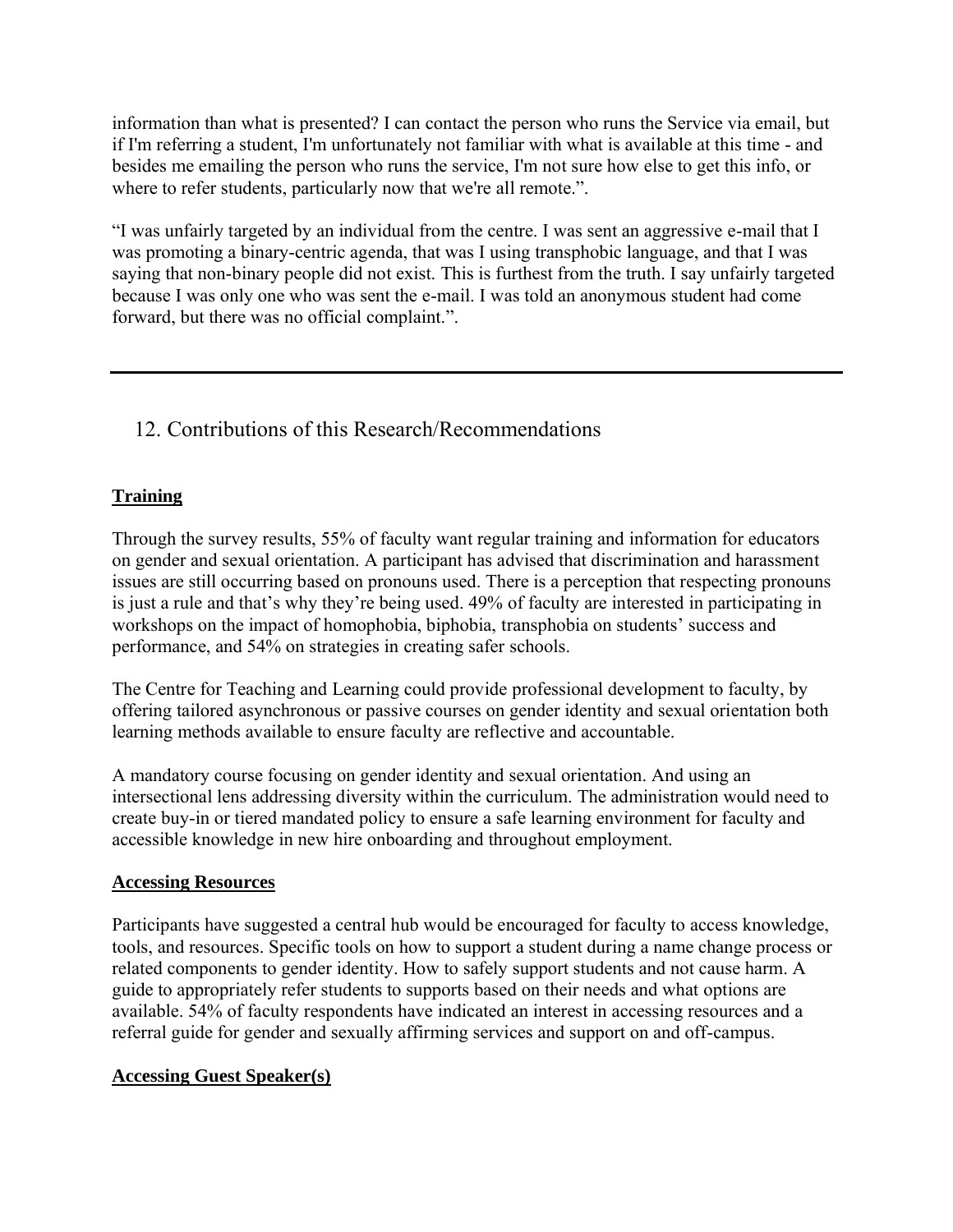With there not being a broadly accessible process or method to access guest speakers, it is recommended that the Centre for Teaching and Learning provide a vetted bank or database of industry subject matter experts identifying as gender or sexually diverse for faculties to access. 54% of faculty have interest in a directory of guest speakers and 36% wanting an electronic system to request and book speakers.

### **Inclusivity and Adaptation Within Curriculum**

Recommendations from participants have emphasized the importance of decolonizing the curriculum. Ensuring there is more representation of different perspectives and voices to ensure history being presented is more accurate. 39% of faculty would like support in findings support in finding readings and resources written in the queer voice. 53% of faculty respondents want access to comprehensive resources to support inclusive classroom teaching. 57% are interesting in resources for "queering" the curriculum. Ensuring dedicated paid time is available for faculty to redesign their course. Faculty could reach out to CTL for professional development and support in incorporating inclusivity within their courses.

#### **Strategy and Planning**

Queer folks in positions of authority can help ensure things aren't missed and reduce the opportunity for harm. The administration can encourage conversation and discussion within faculty meetings to discuss student's holistic experiences, inclusivity, and access to resources.

A designated staff member or administrative level employee should be hired focusing on equitybased efforts. With HR's mandate to ensure basic human rights are met, this role would take it a step further and ensure integration and active practice beyond legal compliance. Referencing Ryerson University where they have a Vice President of Equity, Diversity, and Inclusion. They were focused on ensuring the rights of people were being respected. They were the accountability arm of that office and were a whole separate group that reported to that Vice President that did education, training, and development.

Students completing placement must be able to feel comfortable and safe navigating opportunities to work in the industry. Program and Placement Coordinators can ensure that partners are vetted to ensure inclusivity and safer spaces. An indication can be used on a list of confirmed practices that offer this environment for students.

#### **The Mandate of the LGBTQ+ Resource Centre**

Participants have recommended that the current part-time position within the LGBTQ+ Resource Centre should be made full-time. Two coordinators should be available one for each campus. These roles would benefit in creating more solid connections with faculties. Having more capacity would allow things to be more tailored and adapted to each campus. The two campuses are very specific in environment and culture. At each Centre, one coordinator could support programming and operations, the other on outreach and education which could involve guest speaking.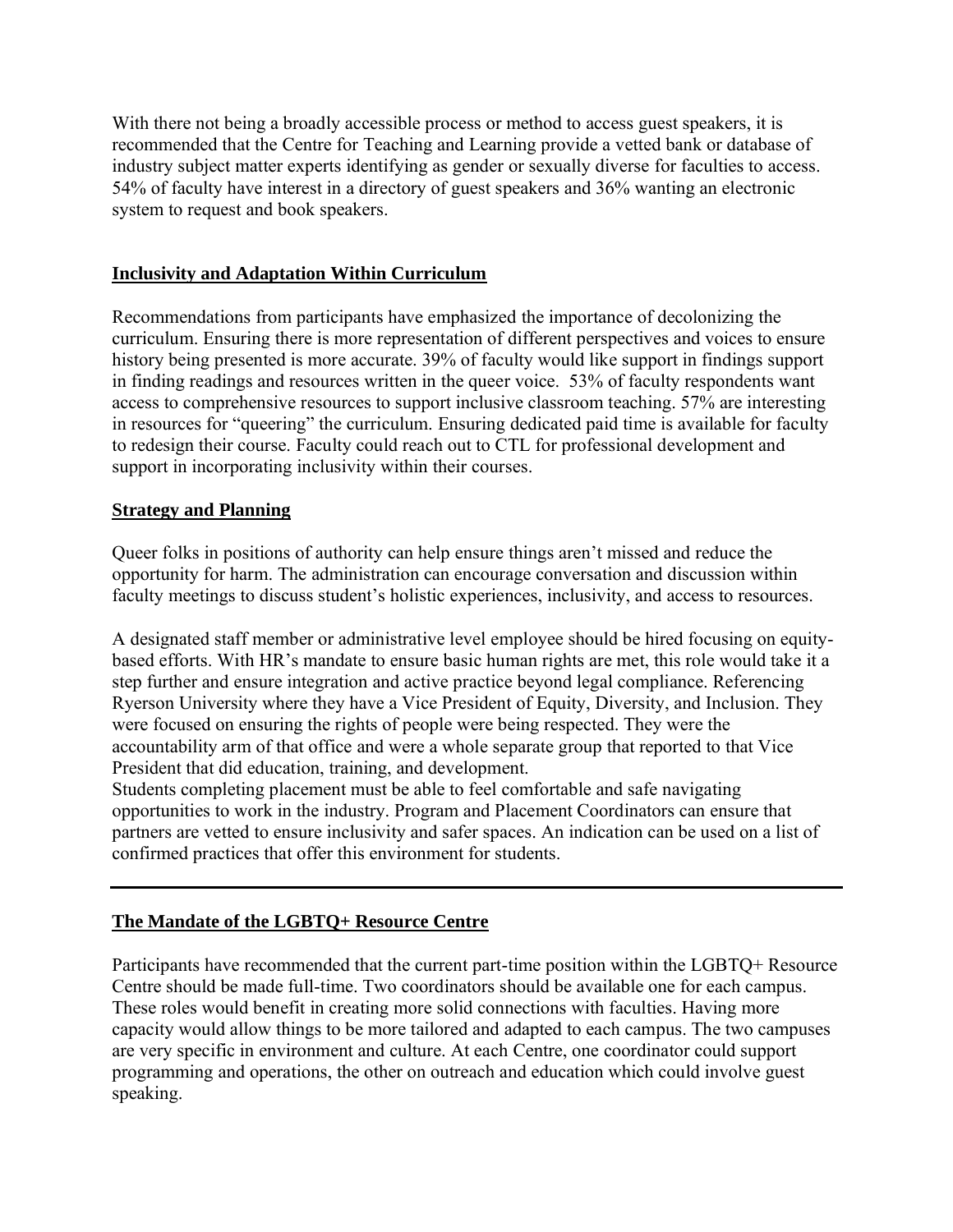Ensuring that the various student centres can be successful in their mandates by connecting EDI with health, well-being, and overall student success. Integrating new resources, representation, and diversity within the spaces that aim to support students.

## 13. Limitations of research

One of the recruitment methods for the survey relied on faculty accessing a posting on Humber's Communique platform. This would allow potential participants to choose to participate or not based on the scope of the survey. Individuals biased against gender and sexually diversity would presumably not opt-in to participate. The sampling would be considered self-selected. Faculty who may not have seen the posting or don't check it regularly may have missed this opportunity to participate. Some faculty may limit the amount of digital time online or would have preferred a verbal or written survey in-person or on the phone. Given that the data collection occurred during the COVID-19 pandemic, capacity, and mental interest to participate in an online survey may have been limited.

## 14. Directions for future research

Through the qualitative and quantitative methods conducted, there was the opportunity to explore further probing topics within the key informant sessions and an online survey. We did not ask identifying information such as which faculty, gender, or sexual identity to identify lived experience or understanding of the importance of this research from that perspective. Through the key informant sessions, various insights arose around the importance of systemic issues around historical oppressive framework practices within educational institutions that lead into the various industries students are aiming to be a part of. Future research could also focus on the impact of an institution's role to create safer and braver classrooms and integrating equity, diversity, and inclusion within the curriculum.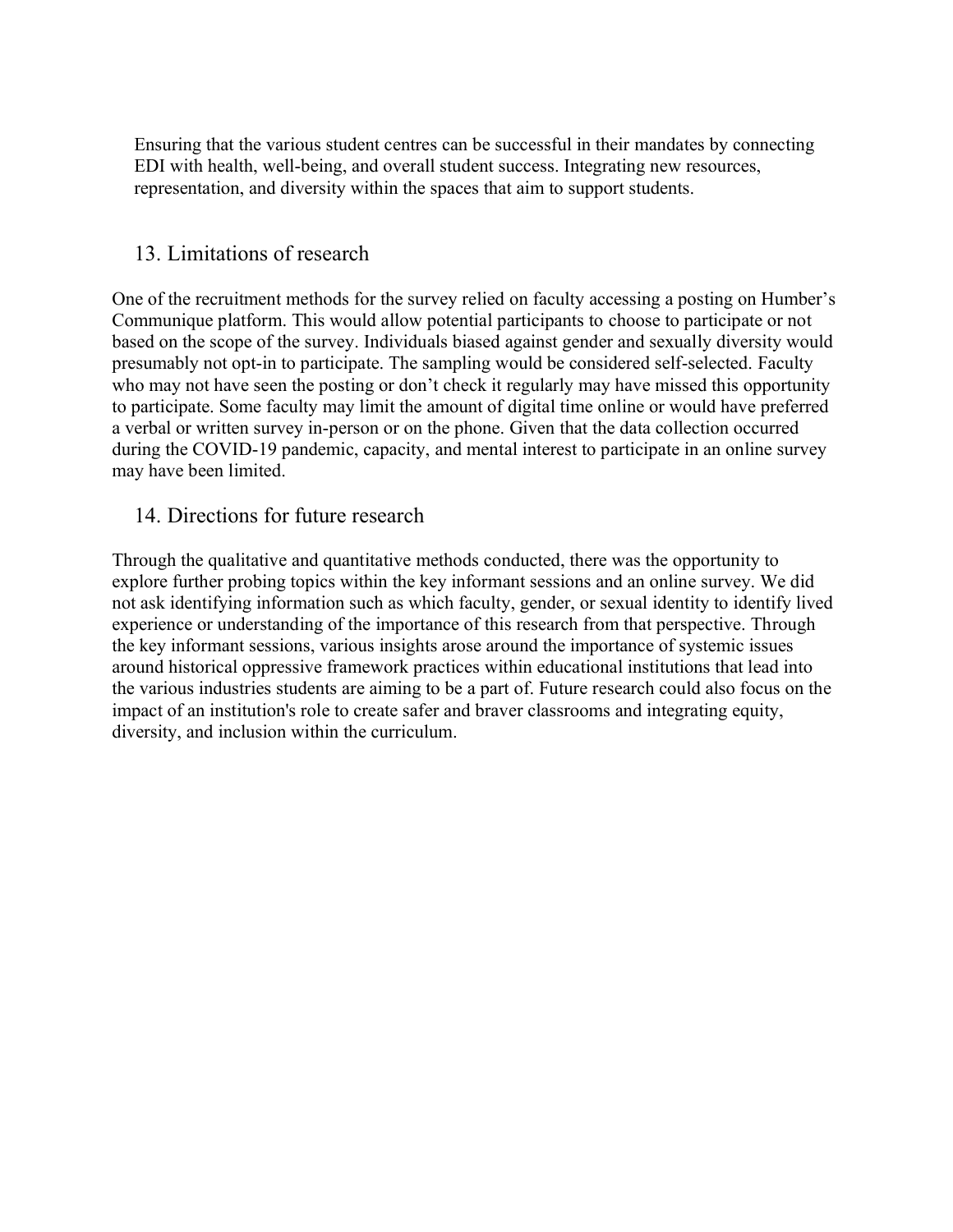### 15. References & Resources

Community Toolbox. (n.d). Step-by-Step Guidance in Community-Building Skills. Retrieved from

<https://ctb.ku.edu/en/table-of-contents>

Della Rovere Proia, C. (2016). Creating Inclusive Schools for LGBTQ populations – A Study Exploring Strategies Elementary School Leaders Employ for LGBTQ Inclusion. Retrieved from <https://tspace.library.utoronto.ca/handle/1807/76404>

DeWitt, P. M. (2018). Principals' moral purpose in the context of LGBT inclusion. *Journal of Professional Capital and Community, 3*(1), 2-11. doi:http://dx.doi.org.ezproxy.humber.ca/10.1108/JPCC-02-2017-0005

Ecker, J., Rae, J., & Bassi, A. (2015). Showing your pride: A national survey of queer student centres in Canadian colleges and universities. *Higher Education, 70*(5), 881-898. doi:http://dx.doi.org.ezproxy.humber.ca/10.1007/s10734-015-9874-x

Gower, A. L., Forster, M., Gloppen, K., Johnson, A. Z., Eisenberg, M. E., Connett, J. E., & Borowsky, I. W. (2018). School practices to foster LGBT-supportive climate: Associations with adolescent bullying involvement. *Prevention Science, 19*(6), 813-821. doi:http://dx.doi.org.ezproxy.humber.ca/10.1007/s11121-017-0847-4

Humber College. (July 5th, 2012). Ethical Conduct for Research Involving Humans Policy. Legal and Risk Management. Retrieved from [https://humber.ca/legal-and-risk-management/policies/academic/ethical-conduct-for-research](https://humber.ca/legal-and-risk-management/policies/academic/ethical-conduct-for-research-involving-humans-policy.html)[involving-humans-policy.html](https://humber.ca/legal-and-risk-management/policies/academic/ethical-conduct-for-research-involving-humans-policy.html)

Rayside, D. (2014). The inadequate recognition of sexual diversity by Canadian schools: LGBT advocacy and its impact. *Journal of Canadian Studies, 48*(1), 190-225,277. doi:http://dx.doi.org.ezproxy.humber.ca/10.3138/jcs.48.1.190

Stewart, B., & Kaetrena, D. K. (2019). "Hard to find": Information barriers among LGBT college students. *Aslib Journal of Information Management, 71*(5), 601-617. doi:http://dx.doi.org.ezproxy.humber.ca/10.1108/AJIM-02-2019-0040

TCPS 2. (2018). Chapter 1: Ethics Framework. Tri-Council Policy Statement: Ethical Conduct for Research Involving Humans. Panel on Research Ethics. Government of Canada. Retrieved from

[https://ethics.gc.ca/eng/policy-politique\\_tcps2-eptc2\\_2018.html](https://ethics.gc.ca/eng/policy-politique_tcps2-eptc2_2018.html)

The 519. (February 2020). The 519 Glossary of Terms. Education and Training. Retrieved from https://www.the519.org/education-training/glossary

Resources Provided by Participants and Research Team